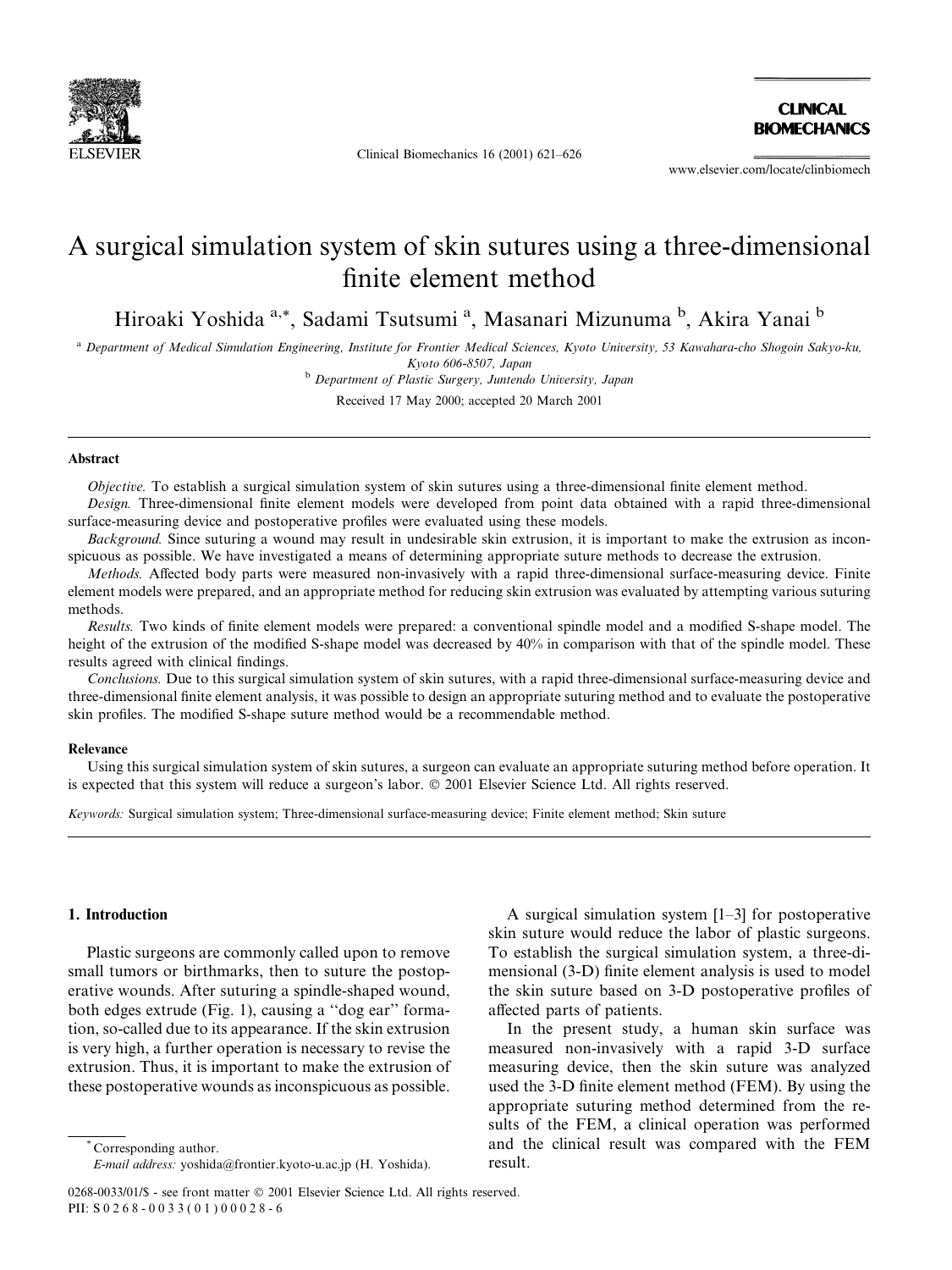

Fig. 1. Extrusion of spindle model in clinical skin suture.

# 2. Methods

This surgical simulation system of the skin suture can be defined as "constructing 3-D FEM models to acquire effective information for the skin suture". The procedure involves both measuring to construct the FEM models and analysis evaluation of the model results.

The process of surgical simulation of the skin suture was as follows. Affected parts of patients were measured

non-invasively with a rapid 3-D surface-measuring device (SURFLACER VMH-600R, Unisn, Japan). The measuring system consists of a main measuring system unit (a slit-ray that projects 670 nm wavelength light from a semiconductor laser and four CCD cameras to read the image), a slit-ray image processor and a computer controller, giving a trigonometric survey of the skin surface. In this study, the data interval was 1 mm, the measurement accuracy was  $\pm 0.1$  mm and the measuring time was 10 s or less. Individual coordinate points were defined as nodes, and three-node thin shell elements were prepared for 3-D FEM models. The FEM analysis was carried out and then we evaluated the most appropriate method to decrease the extrusion by changing the shapes of the suture models.

In this study, we studied two body parts: a face (face) model) and an arm (arm model) (Figs. 2(a) and (b)). The shapes of these models were designed as a conventional spindle model (face-Sp, arm-Sp) and a new modified Sshape model (face-Si, arm-Si), and the length of the major axis of the wounds was 21 mm in order to remove a circular tumor of 9 mm diameter (Figs.  $3(a)$  and (b)). Face-Sp had 1083 nodes and 1797 elements; and arm-Sp





Fig. 2. (a) Face model; (b) Arm model.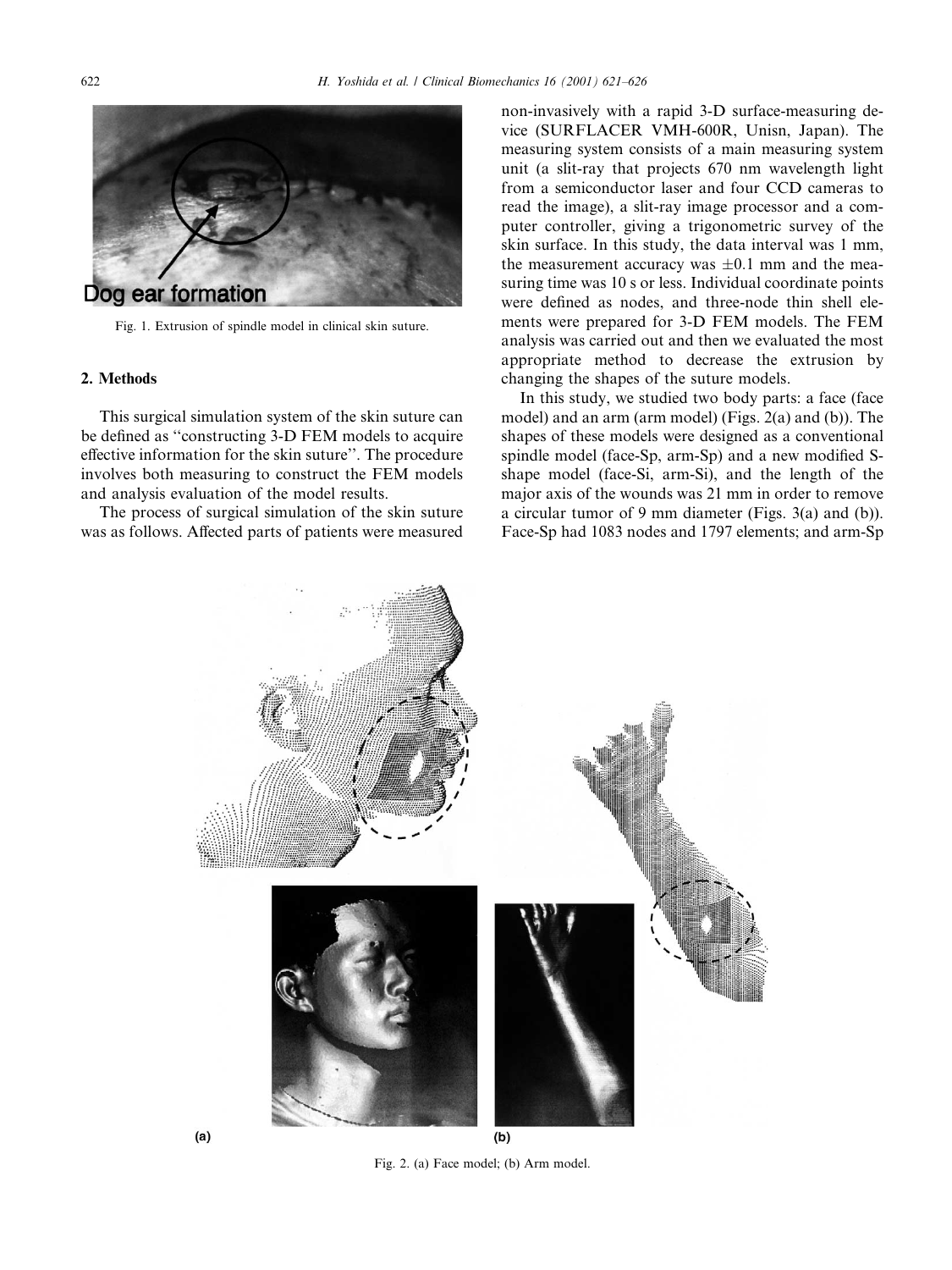

Fig. 3. (a) Spindle models (Face-Sp and Arm-Sp); (b) Modified S-shape models (Face-Si and Arm-Si).

had 922 nodes and 1478 elements; face-Si had 1093 nodes and 1813 elements; and arm-Si had 934 nodes and 1496 elements. The overall lengths of the curves of each model were the same and the thickness of the skins was set as 1.3 mm. The curves of the wounds of each model were defined with the Sp-line function.

Gap elements were introduced beneath the skin to reproduce the friction and contact conditions between the skin sub-surface and subcutaneous tissues. Gap elements can slide on the gap interface under shearing forces, and can separate from the interface under tensile forces, but transfer compressive forces in the direction normal to the interface. Gap elements start to resist compressive forces when the skin elements approach and contact the surface of the gap elements, and this preset distance was defined as the gap distance of 1 mm. The surface of the gap elements was fixed in all directions.

The material properties of the skin were assumed as follows: Poisson's ratio was 0.49 and the nonlinear relation in the tensile stress-strain diagram was defined by  $\sigma = \exp(-7.26 + 5.54\varepsilon)$  (where  $\sigma$  is stress in MPa and  $\varepsilon$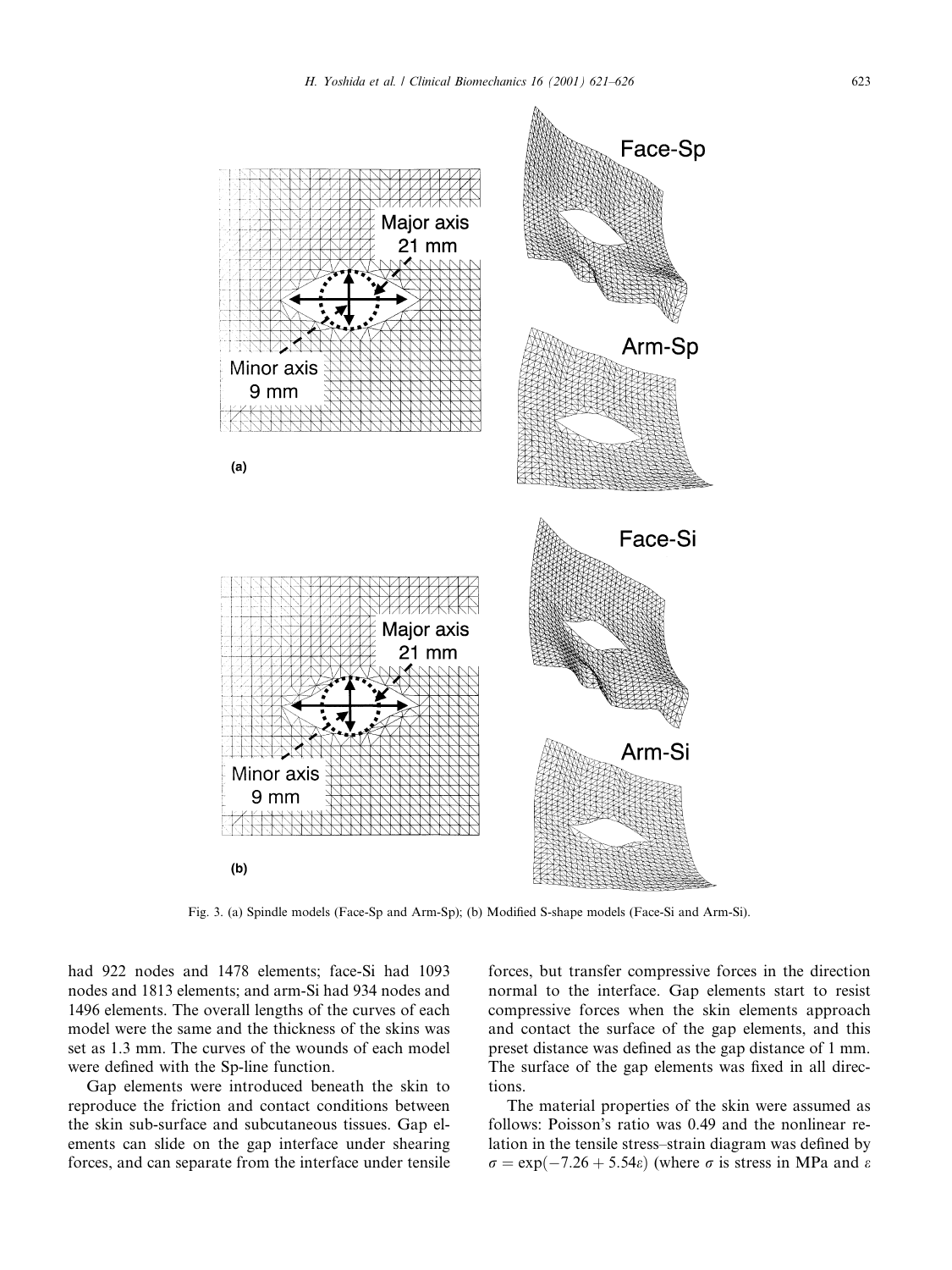is strain and Young's modulus was 0.42 MPa in the compressive stress-strain range [4–6]. The skin elements were defined as isotropic materials of an elastic body. The surrounding nodes of the skin surfaces of each model were fixed in all directions. The nodes on both curves along the open wound boundary were moved to locations equivalent to intermediate points between the pair nodes, with compulsory displacements. ABAQUS Ver. 5.7-3 (Hibbitt, Karlsson & Sorensen, Rhode Island, USA) was used as the FEM solver and I-DEAS Master Series Ver.6 (Structural Dynamics Research Corporation, Ohio, USA) was the preprocessor and postprocessor on an IBM PC/AT compatible personal computer used for the analysis.

This surgical simulation system of skin sutures could be adapted to an arbitrarily affected part of an individual patient. However, since the profile and thickness of skin differ between affected parts of individual patients, the height of the extrusion would vary in accordance with the part of the skins. The changes in extrusion height should therefore be investigated based on the radius of curvature of the skin surface and on the skin thickness. In this experiment, the parametric studies of the radius of curvature were performed on smooth curved surfaces defined as a part of virtual column, with the radius of curvature based on spindle models with a major axis of 70 mm and a minor axis of 30 mm. Studies of skin thickness used the face-Sp model.

## 3. Results

Fig. 4 shows the deformation and height of extrusion of the face models. The maximum height of the extrusion peak of face-Sp was 2.04 mm, and the height of face-Si was 1.25 mm. The extrusion peaks were found in the centers of the edge nodes of these models. The de-



Fig. 4. Deformation of face models.



Fig. 5. Deformation of arm models.

formation results of the arm models are shown in Fig. 5. The maximum height of the extrusion peak of arm-Sp was 1.70 mm, and the height of arm-Si was 0.98 mm.

Figs. 6 and 7 show the changes of the extrusion height, based on the radius of curvature and the skin thickness, respectively. The normalized extrusion height is the ratio of the extrusion height to the length of the minor axis (Fig. 6). An increase of the radius of curvature results in a decrease of the extrusion height. An increase of the skin thickness generally leads to a decrease in extrusion height (Fig. 7).

## 4. Discussion

In the face model, the height of the extrusion of the face-Si model (1.25 mm) decreased by 40% in comparison with that of the face-Sp model (2.04 mm). A similar 40% decrease was also seen in the arm model. Therefore, since the height of the extrusion decreased, the new



Fig. 6. Radius of curvature and height of extrusion.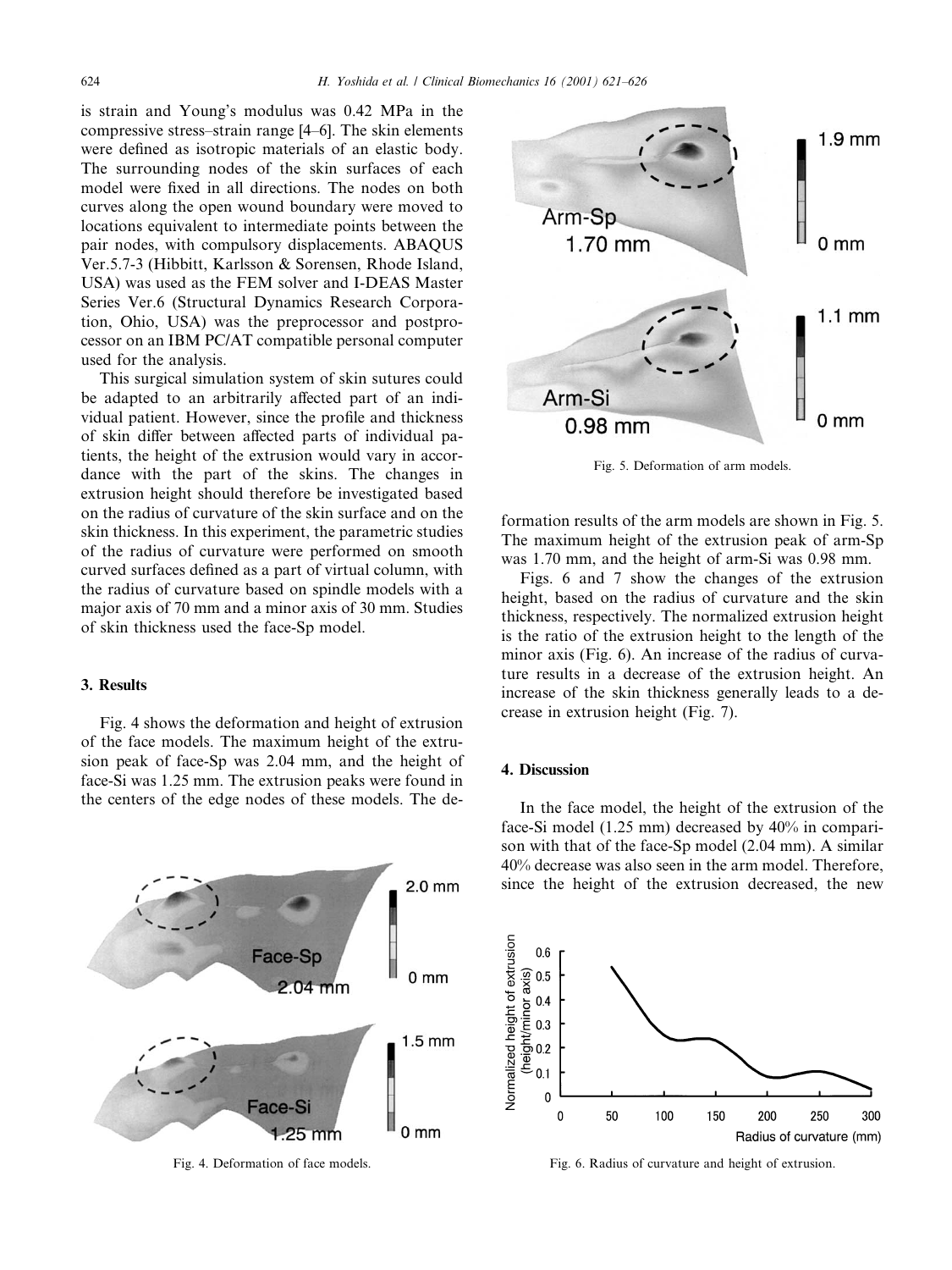

Fig. 7. Thickness and height of extrusion.

modified S-shape model suture method Si seems to be more appropriate method than Sp, a conventional spindle model.

Although the overall lengths of the wounds of the boundary curves of face-Sp and face-Si were the same, the heights of the extrusion peaks were different. We attempted to investigate this difference. It is thought that the height of the extrusion depends on the size of the intersection angle where two tangential lines on the edge node of the wounds cross and the extrusion peak appears. The intersection angle of face-Sp was 65°, while the intersection angle of face-Si was only 46°. As this angle decreases, the distance of the pair node decreases and the suturing distance (i.e., the compulsory displacement) decreases. Therefore, it is supposed that the decreased strain around the edge nodes in face-Si resulted in decreased deformation and decreased extrusion height.

Increased radius of curvature resulted in decreased extrusion height. Since increased skin thickness also led to decreased extrusion height, and skin thickness varies in individual parts of the human body, the results of face and arm models differed. If skin thickness could be measured, the height of the skin extrusion could be estimated from Fig. 7. Results of such analyses are expected to contribute to the surgical simulation system.

We attempted to compare the results of the FEM analysis of extrusion with those of clinical skin sutures in actual plastic surgery. Fig. 1 shows photograph of the extrusion of the skin in the arm of a patient when the major axis of the arm-Sp model was 21 mm, the minor axis was 9 mm, and the extrusion height was 1.5 mm. In the FEM analysis of the arm-Sp model, the extrusion height was 1.70 mm. Since the skin thickness would have wide variations, we considered that our FEM analysis simulated the behavior of the skin after suturing very well. The modified S-shape model is also called the "sigmoid" model, and Fig. 8 shows the deformation of this model in a clinical skin suture. The extrusion height was less than 1 mm, and was decreased compared with the spindle model of Fig. 1. This result agrees with the



Fig. 8. Extrusion of S-shape model in clinical skin suture.

FEM result that gave an extrusion height of 0.98 mm in the arm-Si model. Therefore, it was proved that the modified S-shape method is the more appropriate method in clinical skin surgery.

Due to this simulation system, it is expected that skin suture operations will facilitate plastic surgery. However, there are several limitations to this method. For example, suturing would presumably lift the suture line above the original skin surface on a concave skin surface. In the simulation system, the gap surface is fixed in all directions and the subcutaneous surface is modeled as a rigid or non-deformable surface. In future study, we hope that these limitations would be examined and resolved.

The important features of this surgical system are as follows. In previous FEM analyses of skin sutures, analyses have been performed only two-dimensionally [7– 12]. However, in this study, we carried out 3-D FEM analyses of skin sutures. 3-D human skin profiles can be easily brought into the FEM models by using a rapid measuring device. Since the measuring data are ASCII 3-D data, this method facilitates the development of FEM models. The 3-D measuring device enables rapid measurement of arbitrarily affected body parts. Thus, this simulation system could be adapted to perform FEM analysis in accordance with 3-D skin profiles of individual patients.

## 5. Conclusion

We have established a surgical simulation system of skin sutures with a rapid 3-D surface-measuring device, using 3-D FEM analysis to investigate appropriate suture methods to decrease skin extrusion. This allows us to design an appropriate suture model for skin sutures and to evaluate the postoperative profiles of the skin.

The results of the height of the extrusion peak in our FEM analysis agreed well with those in clinical suture surgery, and it is recognized that our models simulate the behaviors of the skin after suturing very well.